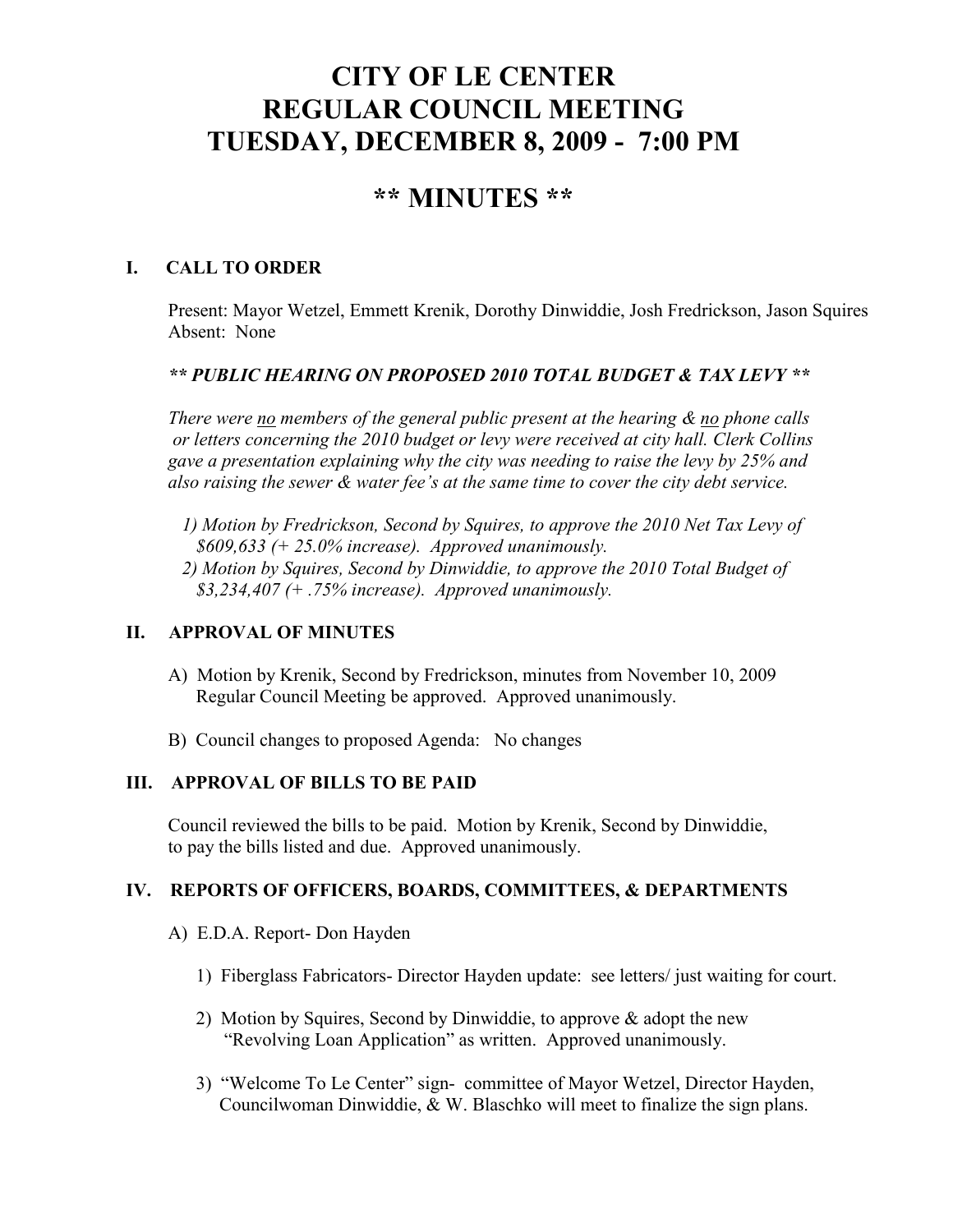- B) P & Z Report- Corey Block
	- 1) Spruce Board & Lodging update: Spruce has responded to city attorney pressure by registering with the County as a "motel". County will do the regular inspections now.
- C) Municipal Liquor Store

On-Sale Mgr. Mike Nelson gave a brief November report: Sales were \$69,336.02; down \$3,500 from October. Nelson gave updates on sales, insurance, expenses, misc.

- 1) City Clerk Collins reported that a contractor (Meisner Roofing) had been hired to do the roof/gutter repairs as soon as weather permitted.
- D) Police Department

Police Chief Pfarr reported on the police activities for month of November: 120 calls/ 2,340 miles patrolled. Pfarr reported: calls were up 9% and miles down 5% for the year/ new SUV squad coming Dec. 14 and then sent out for detailing.

- 1) Council agreed: scrap out the old 2003 squad car for \$500.00 and be done with it.
- E) Water, Sewer, Streets, Parks

Public Works Superintendent Curt Roemhildt gave his monthly report:

- Parks- skating rink has been flooded twice/ lights have been repaired/ hope to be open by kids' Christmas vacation.
- •Wastewater- brief report on activities/ two tours of plant recently given to students.
	- 1) Council agreed: get rid of old 1984 garbage truck while it's still worth something; either Fahey's Auction or sell for scrap.
	- 2) Roemhildt gave a review of Dianne's (Menu Inspiration) new billing amount for 2010; going up slightly for next year.
- F) Bolton & Menk Engineering- Joel Hawbaker
	- 1) 2010-11 USRDA Street Project- no new information to report from USDA.
	- 2) 2010 Minnesota Street Project- streetlight plan being reviewed by USDA engineer/ checking into LED lights for Minnesota Street/ shooting for an early spring bidding.

#### **V. PUBLIC FORUM**

There were no petitions, requests, or communications from the general public.